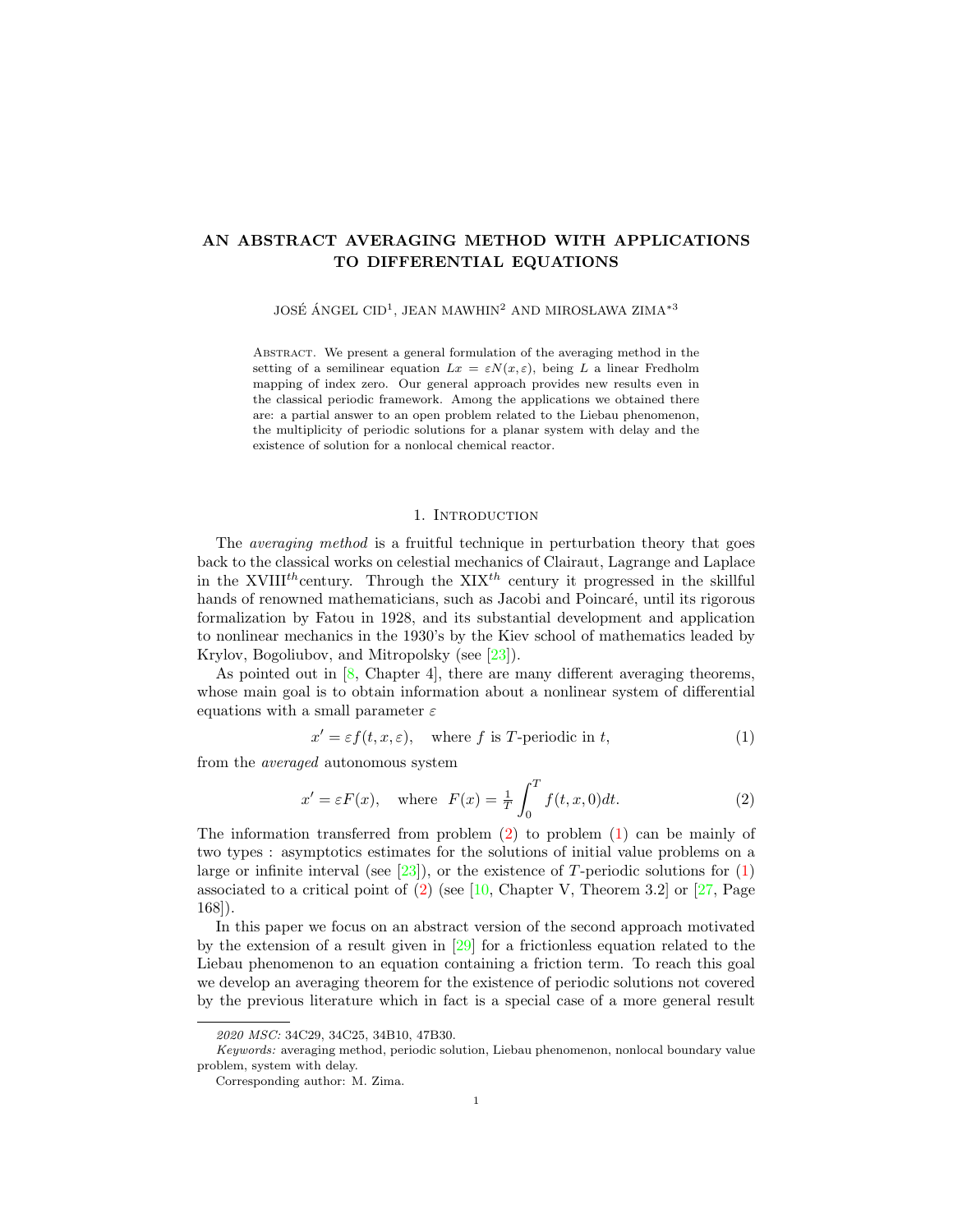formulated in the framework of small nonlinear perturbations of Fredholm linear mappings of index zero. Roughly speaking, while searching for T-periodic solutions of equation  $(1)$  is equivalent to solve a semilinear equation of the type

$$
Lx = \varepsilon N(x, \varepsilon),
$$

in some infinite dimensional space, with  $L$  a Fredholm operator of index zero, we can take advantage of the fact that the critical points of [\(2\)](#page-0-0) are solutions of a finite dimensional system defined in some subset of  $\text{Ker}(L)$ . Besides this our abstract formulation extends the applicability of the averaging method from periodic solutions to other kinds of boundary conditions.

The paper is organized as follows: in Section 2 we present our main averaging theorem in an abstract setting. Section 3 is devoted to develop a periodic version of our general averaging. Firstly, for ordinary differential equations, a result that is even new up to our knowledge, and we present two applications: one to the Liebau phenomenon and another one to a pendulum with oscillating support. Secondly, we also deal with the periodic averaging for functional differential equations and we derive the existence of multiple periodic solutions for a planar system with delay. Finally, in Section 4 we develop an averaging method for a problem with nonlocal and nonlinear boundary conditions. A special case with nonlocal linear boundary conditions, which extends the Neumann ones, is analyzed in more detail and we obtain as a consequence an application to a tubular chemical reactor.

#### 2. The averaging method for abstract semilinear equations

<span id="page-1-0"></span>2.1. Some algebraic preliminaries. For the convenience of the reader we collect here some basic definitions and properties of Fredholm mappings. A more detailed account can be found in the monographs [\[17,](#page-14-2) [18\]](#page-14-3).

Let X and Z be real Banach spaces,  $\Omega \subset X$  an open set,  $\varepsilon_1 > 0$ ,  $L : X \to Z$  and  $N : \Omega \times (-\varepsilon_1, \varepsilon_1) \to Z$  such that:

- (H0) L is linear, continuous and  $\text{Im}(L)$  is closed in Z.
- (H1) Ker(L) and Coker(L) =  $Z/\text{Im}(L)$  have the same finite dimension.
- (H2) N is continuous in  $\Omega \times (-\varepsilon_1, \varepsilon_1)$  and, for each  $\varepsilon \in (-\varepsilon_1, \varepsilon_1)$ ,  $N(\cdot, \varepsilon)$  is Fréchet differentiable in  $\Omega$ , and  $\frac{\partial N}{\partial x}$  is continuous at  $(x_0, 0)$ .

A mapping  $L$  satisfying (H0) and (H1) is called a Fredholm mapping of index zero. For such operators there exist continuous projectors (i.e., linear bounded and idempotent operators)  $P: X \to X$  and  $Q: Z \to Z$  such that the sequence

$$
X \xrightarrow{P} X \xrightarrow{L} Z \xrightarrow{Q} Z
$$

is exact, that is,  $\text{Im}(P) = \text{Ker}(L)$  and  $\text{Im}(L) = \text{Ker}(Q)$ . Then,

$$
X = \text{Ker}(L) \oplus \text{Ker}(P)
$$
 and  $Z = \text{Im}(L) \oplus \text{Im}(Q)$ ,

and the restriction

$$
L_P : \text{Ker}(P) \to \text{Im}(L)
$$

is an isomorphism. So its algebraic inverse  $K_P : \text{Im}(L) \to \text{Ker}(P)$  is well defined.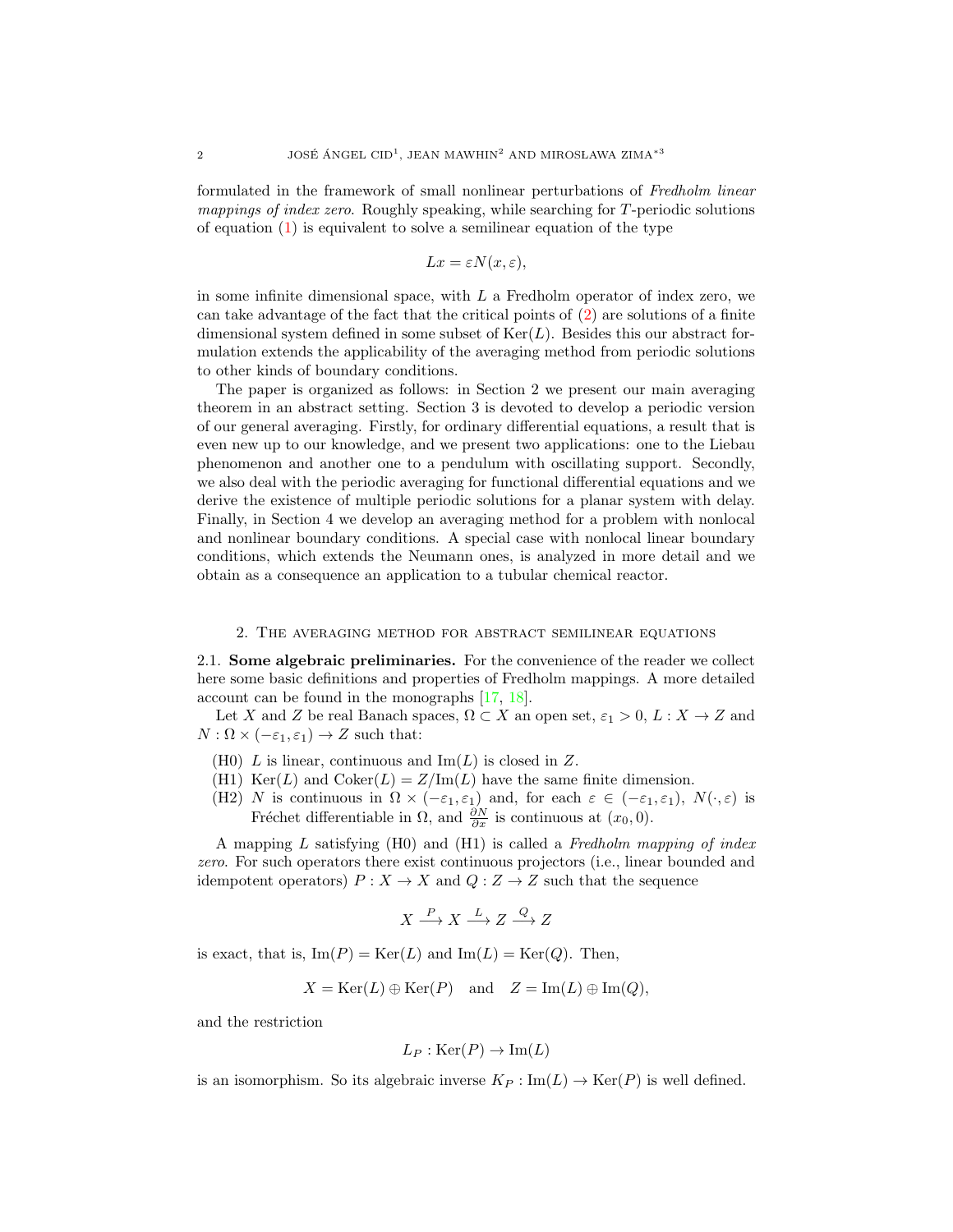# 2.2. The averaging method. Let us consider the problem

<span id="page-2-0"></span>
$$
Lx = \varepsilon N(x, \varepsilon), \quad x \in \Omega, \quad \varepsilon \in (-\varepsilon_1, \varepsilon_1), \tag{3}
$$

where  $L$  and  $N$  are as in the previous section. Let us define the averaged function

$$
F: \text{Ker}(L) \cap \Omega \to \text{Im}(Q), \quad x \mapsto F(x) := Q(N(x, 0)).
$$

Notice that  $\text{Ker}(L)$  has finite dimension, so the *averaged equation* 

$$
F(x) = 0, \quad x \in \text{Ker}(L) \cap \Omega,
$$

is finite dimensional. Moreover,  $F \in C^1$  and, for all  $x \in \text{Ker}(L) \cap \Omega$ ,

$$
F'(x) = Q \circ \frac{\partial N}{\partial x}(x, 0).
$$

The following is our main result, an existence theorem for the abstract equation [\(3\)](#page-2-0) based on the averaging method.

<span id="page-2-3"></span>**Theorem 1.** Under the assumptions (H0), (H1) and (H2), if there exists  $x_0 \in$  $Ker(L)$  such that

<span id="page-2-2"></span>
$$
F(x_0) = 0 \quad and \quad F'(x_0) \text{ is an isomorphism,} \tag{4}
$$

then there exists  $\varepsilon_0 \in [-\varepsilon_1, \varepsilon_1] \setminus \{0\}$  such that, for  $0 < |\varepsilon| < \varepsilon_0$ , the problem [\(3\)](#page-2-0) has a unique solution  $x(t, \varepsilon)$  in a sufficiently small neighborhood of  $x_0$ . Moreover

$$
\lim_{\varepsilon \to 0} \|x(t,\varepsilon) - x_0\|_X = 0.
$$

*Proof.* Let us define the nonlinear operator  $G : \Omega \times (-\varepsilon_1, \varepsilon_1) \to Z$  by

$$
G(x,\varepsilon) = Lx - (1-\varepsilon)Q(N(x,\varepsilon)) - \varepsilon N(x,\varepsilon).
$$

If

<span id="page-2-1"></span>
$$
G(x,\varepsilon) = 0,\t\t(5)
$$

then

$$
0 = Q(G(x, \varepsilon)) = -Q(N(x, \varepsilon)),
$$

and hence

$$
Lx = \varepsilon N(x, \varepsilon),
$$

so that x is a solution of  $(3)$ . Thus solutions of  $(5)$  give solutions of  $(3)$ .

For  $\varepsilon = 0$ , problem [\(5\)](#page-2-1) becomes

$$
Lx = Q(N(x, 0))
$$

and then  $x \in \text{Ker}(L)$  and  $F(x) := Q(N(x, 0)) = 0$  (remember that  $Z = \text{Im}(L) \oplus$ Im(Q)). Conversely, all zeros of F are solutions of  $G(x, 0) = 0$ .

Because  $G$  has the same regularity as  $N$ , to apply the implicit function theorem in Banach spaces [\[30,](#page-15-3) Theorem 4.B] to equation [\(5\)](#page-2-1) near  $(x_0, 0)$ , we must study the invertibility of the partial derivative of G with respect to x at  $(x_0, 0)$ . For any  $v \in \Omega$ , we have

$$
\frac{\partial G}{\partial x}(x,\varepsilon)v = Lv - (1-\varepsilon)Q\left(\frac{\partial N}{\partial x}(x,\varepsilon)v\right) - \varepsilon\frac{\partial N}{\partial x}(x,\varepsilon)v.
$$

and hence,

$$
\frac{\partial G}{\partial x}(x_0,0)v = Lv - Q\left(\frac{\partial N}{\partial x}(x_0,0)v\right)
$$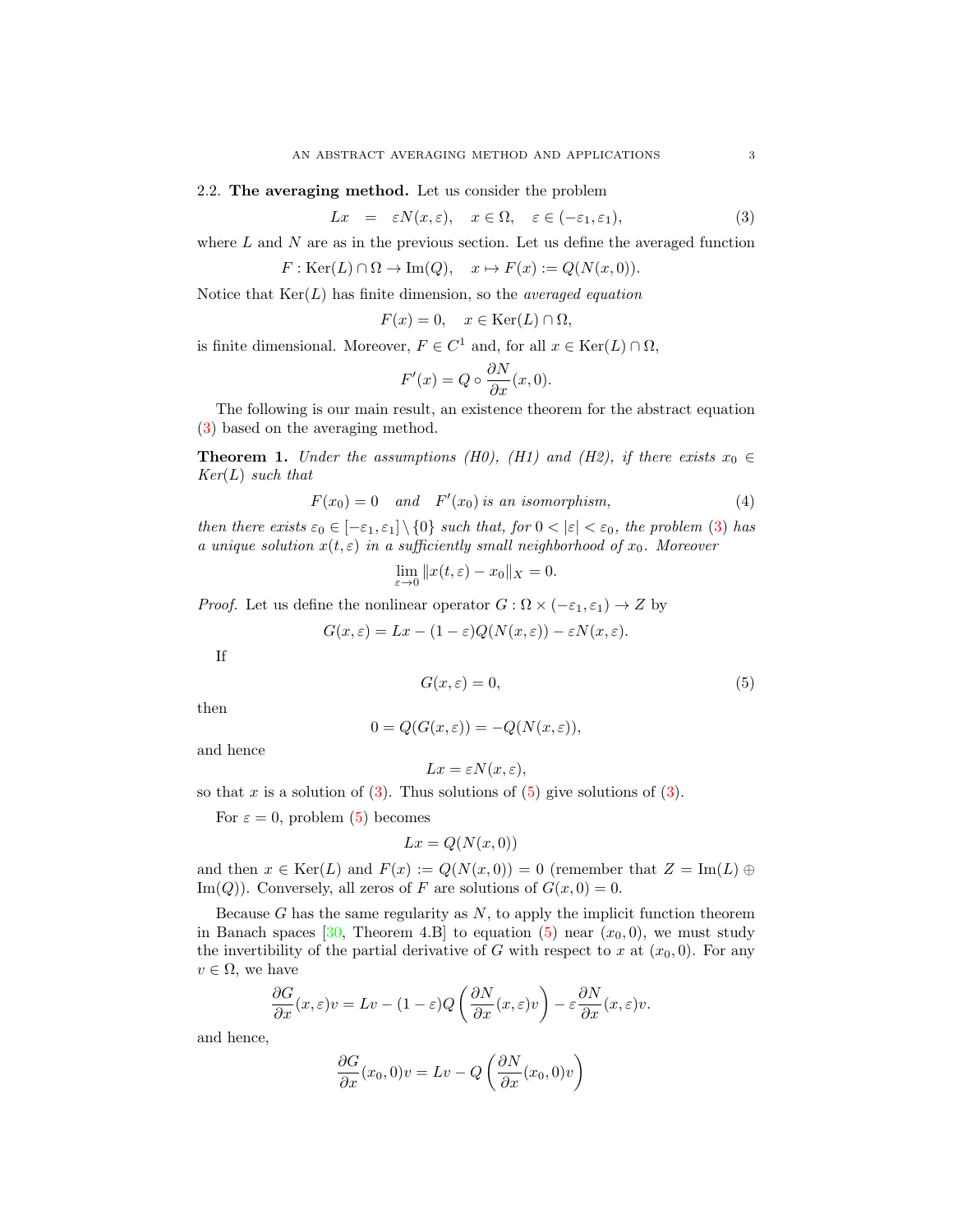For any  $v \in X$ , let us write  $v = \hat{v} + \tilde{v}$ , where  $\hat{v} \in \text{Ker}(L)$  and  $\tilde{v} \in \text{Ker}(P)$ . Analogously, for any  $h \in Z$ , let us write  $h = \hat{h} + \tilde{h}$ , where  $\hat{h} \in \text{Im}(Q)$  and  $\tilde{h} \in \text{Im}(L)$ . For  $h \in Z$ , the equation

<span id="page-3-2"></span>
$$
\frac{\partial G}{\partial x}(x_0,0)v = h, \ v \in X,\tag{6}
$$

is equivalent to

$$
Lv - Q\left(\frac{\partial N}{\partial x}(x_0, 0)v\right) = h, \ v \in X,
$$

that is,

$$
L\widehat{v} + L\widetilde{v} - Q\left(\frac{\partial N}{\partial x}(x_0, 0)v\right) = \widehat{h} + \widetilde{h}.
$$

Clearly,  $L\hat{v} = 0$ , and since  $Z = \text{Im}(L) \oplus \text{Im}(Q)$  we obtain the equivalent Lyapunov-Schmidt system

<span id="page-3-1"></span>
$$
-Q\left(\frac{\partial N}{\partial x}(x_0,0)v\right) = \widehat{h},\tag{7}
$$

<span id="page-3-0"></span>
$$
L\widetilde{v} = \widetilde{h}.\tag{8}
$$

As noted in Section [2.1](#page-1-0) we know that L is an isomorphism from  $\text{Ker}(P)$  to  $\text{Im}(L)$ , and hence the bifurcation equation [\(8\)](#page-3-0) has a unique solution  $\tilde{v} = K_P h$  in Ker(P), which introduced in the equation (7) gives which, introduced in the equation [\(7\)](#page-3-1), gives

$$
Q\left(\frac{\partial N}{\partial x}(x_0,0)\widehat{v}\right) = -\widehat{h} - Q\left(\frac{\partial N}{\partial x}(x_0,0)\widetilde{v}\right),\,
$$

i.e.

$$
F'(x_0)\widehat{v} = -\widehat{h} - Q\left(\frac{\partial N}{\partial x}(x_0, 0)\widetilde{v}\right).
$$

Therefore, if  $x_0$  is such that  $F'(x_0)$  is an isomorphism, the problem [\(6\)](#page-3-2) has a unique solution  $v \in X$  for each  $h \in Z$ , and the conditions of the implicit function theorem in Banach spaces are satisfied at  $(x_0, 0)$ . The conclusion follows from this theorem.  $\Box$ 

Remark 2. Recently some papers have dealt with the existence of periodic solutions for problems with a small parameter by means of degree theory, see for instance [\[2,](#page-14-4) [14\]](#page-14-5). This type of results combining the averaging method with degree theory can be traced back at least to Cronin's monograph  $[6]$  (see also  $[19]$  for a historical account) and an abstract formulation in the setting of small perturbations of linear index zero Fredholm mappings can be found in [\[7,](#page-14-8) Theorem IV.II]: typically, instead of condition [\(4\)](#page-2-2) it is asked that

<span id="page-3-3"></span>
$$
d_B[F, D, 0] \neq 0,\t\t(9)
$$

where D is a bounded open subset of  $\mathbb{R}^n$  such that  $0 \notin F(\partial D)$  and  $d_B$  is the Brouwer degree. This condition implies in particular the existence of  $x_0 \in D$  such that  $F(x_0) = 0$ . On the other hand, [\(4\)](#page-2-2) implies that  $x_0$  is an isolated zero of F and that, for D a sufficiently small open neighborhood of  $x_0$ ,

$$
d_B[F, D, 0] = sign (det (F'(x_0))) \neq 0.
$$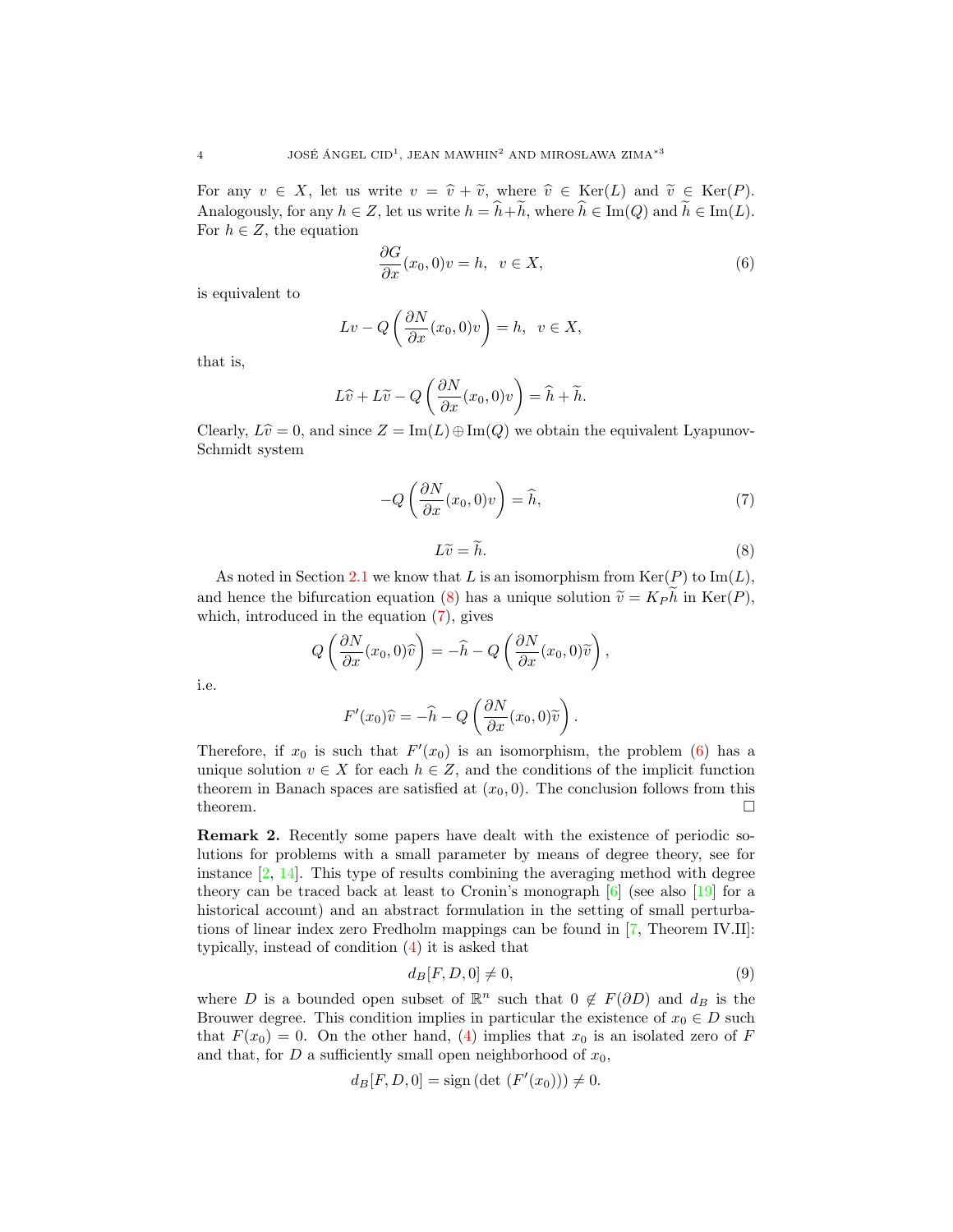Of course, what is lost with the degree condition [\(9\)](#page-3-3) is the local uniqueness of the periodic solution  $x(t, \varepsilon)$  and hence the fact that  $x(t, \varepsilon) \to x_0$  when  $\varepsilon \to 0$ . Such information can be critical in some applications, as for instance in  $[28, 29]$  $[28, 29]$  $[28, 29]$  where the averaging method was combined with the third order approximation to obtain stability information about the periodic solutions. It is worth noting that the idea of transforming a problem of finding periodic solutions of  $x' = \varepsilon f(t, x, \varepsilon)$  in terms of semilinear equations of the type  $Lx = \varepsilon N(x, \varepsilon)$  like in Theorem [1](#page-2-3) has a long history, and is for example emphasized in Chapter IX of  $[10]$ , in  $[16]$ , and, more recently in Section 4 of the interesting paper  $[2]$ , where coincidence degree techniques are used under more general assumptions which exclude local uniqueness conclusions and an iteration method for the obtained T-periodic solution.

**Remark 3.** The proof of the implicit function theorem for equation  $G(x, \varepsilon) = 0$ when  $G(x_0, 0) = 0$  [\[30,](#page-15-3) Theorem 4.B] consists in defining the operator  $H : X \times$  $(-\varepsilon_1, \varepsilon_1) \to X$  by

$$
H(x,\varepsilon) = x - \left[\frac{\partial G}{\partial x}(x_0,0)\right]^{-1} G(x,\varepsilon)
$$

(such that the fixed points of  $H(\cdot,\varepsilon)$  are the zeros of  $G(\cdot,\varepsilon)$ ) and proving that  $H(\cdot,\varepsilon)$ is a contraction mapping of the closed ball  $B_{x_0}(\delta_0)$  into itself for each  $\varepsilon \in (-\varepsilon_0, \varepsilon_0)$ , when  $\delta_0$  and  $\varepsilon_0$  are sufficiently small. The Banach fixed point theorem implies then the existence of a unique fixed point  $x(\varepsilon)$  of  $H(\cdot,\varepsilon)$  in  $B_{x_0}(\delta_0)$ . Furthermore,  $\lim_{\varepsilon\to 0} x(\varepsilon) = x_0$  and  $x(\varepsilon) = \lim_{k\to\infty} x_k(\varepsilon)$ , where  $x_0(\varepsilon) = x_0$  and, for each  $k =$  $0, 1, \ldots,$ 

$$
x_{k+1}(\varepsilon) = x_k(\varepsilon) - \left[\frac{\partial G}{\partial x}(x_0, 0)\right]^{-1} G(x_k(\varepsilon), \varepsilon).
$$

This iteration can easily be written in terms of the original mappings L and N.

### 3. Applications to periodic solutions

Throughout this section we are going to use the following notation: for a given continuous function  $h : [0, T] \to \mathbb{R}$  we denote by  $\bar{h}$  its mean value, that is,

$$
\bar{h} = \frac{1}{T} \int_0^T h(s) ds.
$$

3.1. Periodic averaging for ordinary differential equations. Let  $n \geq 1$  be an integer,  $T > 0$ ,  $I \subset \mathbb{R}$  an open interval and

$$
f: [0, T] \times I \times \mathbb{R} \times \ldots \times \mathbb{R} \times (-\varepsilon_1, \varepsilon_1) \rightarrow \mathbb{R},
$$
  

$$
(t, u_0, u_1, \ldots, u_{n-1}, \varepsilon) \mapsto f(t, u_0, u_1, \ldots, u_{n-1}, \varepsilon)
$$

be continuous and such that, for each  $k = 0, \ldots, n-1, \frac{\partial f}{\partial x}$  $rac{\partial J}{\partial u_k}$  exists and is continuous. Given  $a_1, a_2, \ldots, a_{n-1}$  in R, let us consider the problem

<span id="page-4-0"></span>
$$
x^{(n)} + \sum_{j=1}^{n-1} a_{n-j} x^{(n-j)} = \varepsilon f(t, x, x', \dots, x^{(n-1)}, \varepsilon),
$$
  

$$
x^{(j)}(0) = x^{(j)}(T) \ (j = 0, \dots, n-1),
$$
 (10)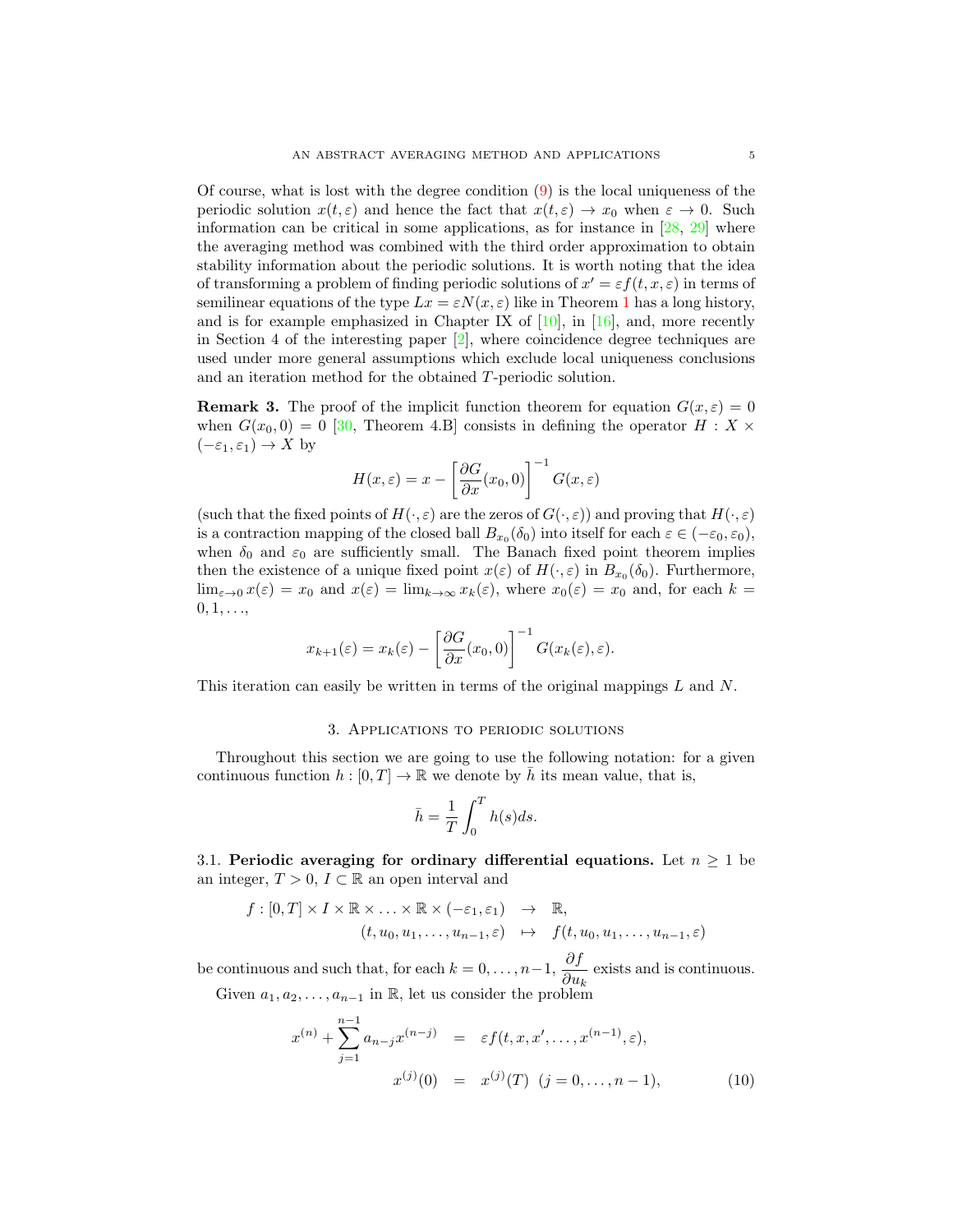and define the periodic averaged function

<span id="page-5-0"></span>
$$
F: I \to \mathbb{R}, \quad c \mapsto F(c) := \frac{1}{T} \int_0^T f(s, c, 0, \dots, 0, 0) \, ds. \tag{11}
$$

Then  $F \in C^1(I, \mathbb{R})$  and, for all  $c \in I$ 

$$
F'(c) = \frac{1}{T} \int_0^T \frac{\partial f}{\partial u_0}(s, c, 0, \dots, 0, 0) ds.
$$

The following result generalizes the classical periodic averaging method, [\[9\]](#page-14-10), even for second order equations.

<span id="page-5-2"></span>Theorem 4. Assume that the linear problem

$$
x^{(n)} + \sum_{j=1}^{n-1} a_{n-j} x^{(n-j)} = 0, \ \ x^{(j)}(0) = x^{(j)}(T), \ j = 0, \dots, n-1,
$$

has only constant solutions.

Then, for each  $c_0 \in I$  such that

$$
F(c_0) = 0 \quad and \quad F'(c_0) \neq 0,
$$

where F is given by [\(11\)](#page-5-0), there exists  $\varepsilon_0 \in [-\varepsilon_1, \varepsilon_1] \setminus \{0\}$  such that, for  $0 < |\varepsilon| < \varepsilon_0$ , the problem [\(10\)](#page-4-0) has a unique solution  $x(t, \varepsilon)$  such that  $\lim_{\varepsilon \to 0} x(t, \varepsilon) = c_0$  uniformly in  $t \in [0, T]$ .

*Proof.* Let  $X = C_T^n[0,T]$  be the subspace of elements of  $C^n[0,T]$  such that  $x^{(j)}(0) =$  $x^{(j)}(T)$   $(j = 0, \ldots, n-1), Z = C[0, T],$ 

$$
Lx = x^{(n)} + \sum_{j=1}^{n-1} a_{n-j} x^{(n-j)},
$$

and

$$
N(x,\varepsilon) = f(t,x,x',\ldots,x^{(n-1)},\varepsilon).
$$

 $L$  is a Fredholm mapping of index zero as a special case of  $[7,$  Proposition IX.2, p. 171-172] but we explicit the details for the reader's convenience: by Proposition IX.1 in [\[7\]](#page-14-8) the assumption upon L implies that, with  $\omega := \frac{2\pi}{T}$ ,

<span id="page-5-1"></span>
$$
(im\omega)^n + \sum_{j=1}^{n-1} a_{n-j} (im\omega)^{n-j} \neq 0 \text{ for any integer } m \neq 0.
$$
 (12)

The adjoint operator  $L^*$  of L, such that  $\langle Lu, v \rangle = \langle u, L^*v \rangle$ , where  $\langle x, y \rangle :=$  $\int_0^T$ 0  $x(t)y(t) dt$ , is defined by

$$
L^*u = (-1)^n u^{(n)} + \sum_{j=1}^{n-1} (-1)^{n-j} a_{n-j} u^{(n-j)}.
$$

Clearly,

$$
(-1)^{n}(im\omega)^{n} + \sum_{j=1}^{n-1} (-1)^{n-j} a_{n-j}(im\omega)^{n-j} \neq 0 \text{ for any integer } m \neq 0
$$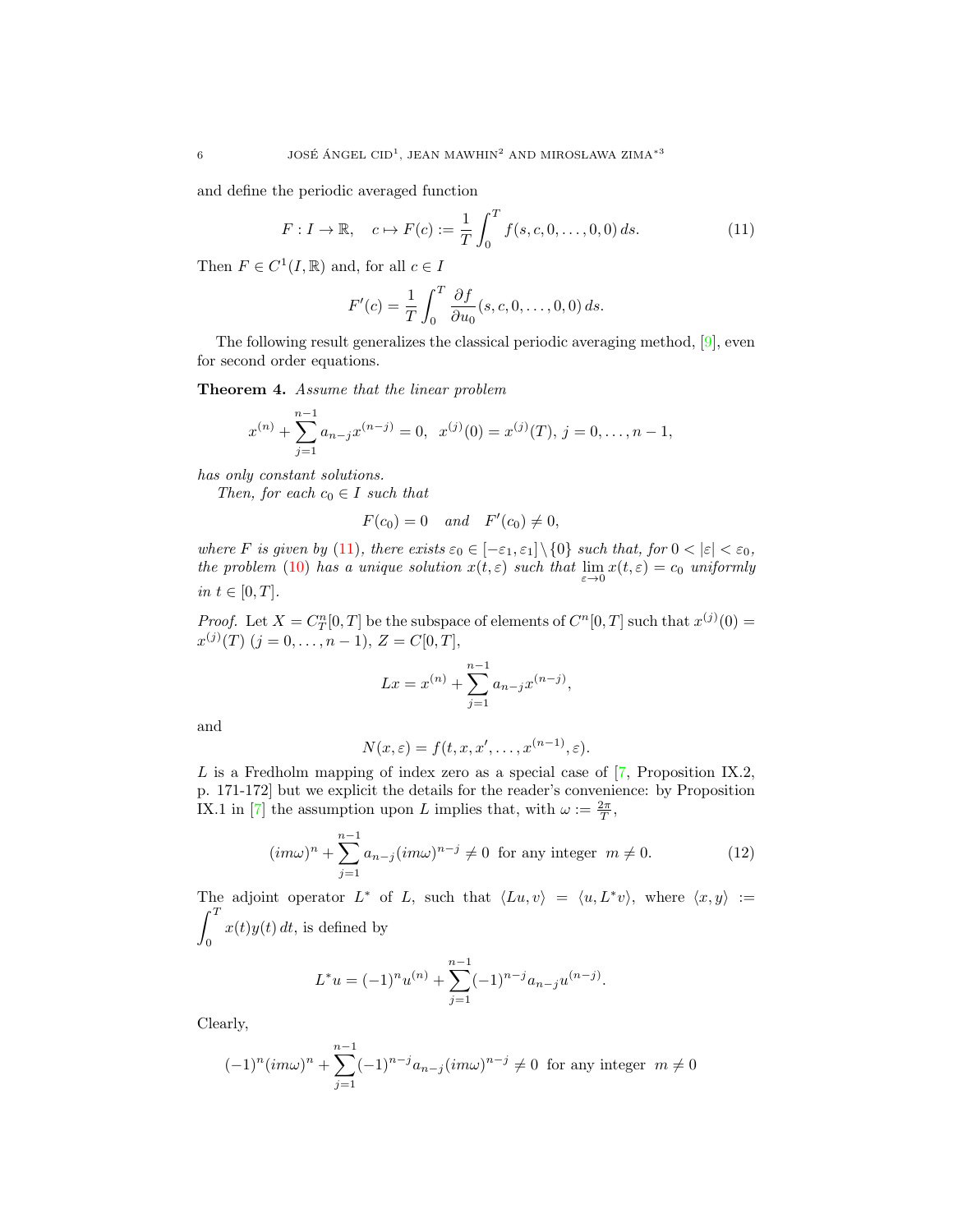if and only if condition [\(12\)](#page-5-1) holds, as immediately seen by replacing m by  $-m$ in [\(12\)](#page-5-1). Consequently, defining the projectors  $Px = \frac{1}{x}$ T  $\int_0^T$ 0  $x(s)ds$  for  $x \in X$  and  $Qz=\frac{1}{z}$ T  $\int_0^T$ 0  $z(s)ds$  for  $z \in Z$ , we have that

$$
Ker(L^*) = Ker(L) = Im(P),
$$

and using the Fredholm alternative for the forced linear problem (see e.g. Proposition IX.1 in  $[7]$ , we obtain

$$
\operatorname{Im}(L) = \operatorname{Ker}(Q).
$$

Hence the sequence

$$
C_T^n[0,T] \xrightarrow{P} C_T^n[0,T] \xrightarrow{L} C[0,T] \xrightarrow{Q} C[0,T],
$$

is exact and all the assumptions of Theorem [1](#page-2-3) are satisfied.  $\Box$ 

Remark 5. An alternative to the above proof, which is less elementary but does not request the Fredholm alternative for linear periodic problems, is based upon the following result of the theory of Fredholm operators (see e.g. [\[1,](#page-14-11) Corollary 28Q] or  $[30,$  Proposition 8.14 (3)]) : If X and Z are Banach spaces,  $A: X \rightarrow Z$  is a Fredholm mapping of index zero and  $B: X \to Z$  is a compact linear operator, then  $A + B$  is a Fredholm mapping of index zero. With the notations of Theorem [4,](#page-5-2) define

$$
A: C_T^n[0,T] \to C[0,T], \quad x \mapsto x^{(n)},
$$

and

$$
B: C_T^n[0,T] \to C[0,T], \quad x \mapsto \sum_{j=1}^{n-1} a_{n-j} x^{(n-j)}.
$$

Using Ascoli-Arzelá's theorem, it is easy to show that  $B$  is compact. On the other hand, it is immediately checked that  $\text{Ker}(A) = \text{Im}(P)$  and  $\text{Im}(A) = \text{Ker}(Q)$ , because if  $h \in C[0,T]$  is such that  $\int_0^T$ 0  $h(t) dt = 0$ , the solutions of the periodic problem

$$
x^{(n)}(t) = h(t), \quad x^{(j)}(0) = x^{(j)}(T), \quad j = 0, \ldots, n-1,
$$

are given by  $x(t) = Px + (K^n h)(t)$ , where K is the operator which associates to any T-periodic function with mean value zero its T-periodic primitive with mean value zero, namely

$$
(Kh)(t) = \int_0^t h(s) \, ds - \frac{1}{T} \int_0^T \left[ \int_0^{\tau} h(s) \, ds \right] \, d\tau.
$$

Hence,  $L = A + B$  is a Fredholm mapping of index zero with dim  $Ker(L)$ codim Im(L) = 1, and as, trivially, Im(L)  $\subset$  Ker(Q) and codim Ker(Q) = 1, we have  $\text{Im}(L) = \text{Ker}(Q)$ .

**Remark 6.** For the *n*-th order equation with a small parameter

$$
x^{(n)} = \varepsilon f(t, x, \varepsilon),
$$

and periodic boundary conditions

$$
x^{(j)}(0) = x^{(j)}(T), \ \ j = 0, \dots, n-1,
$$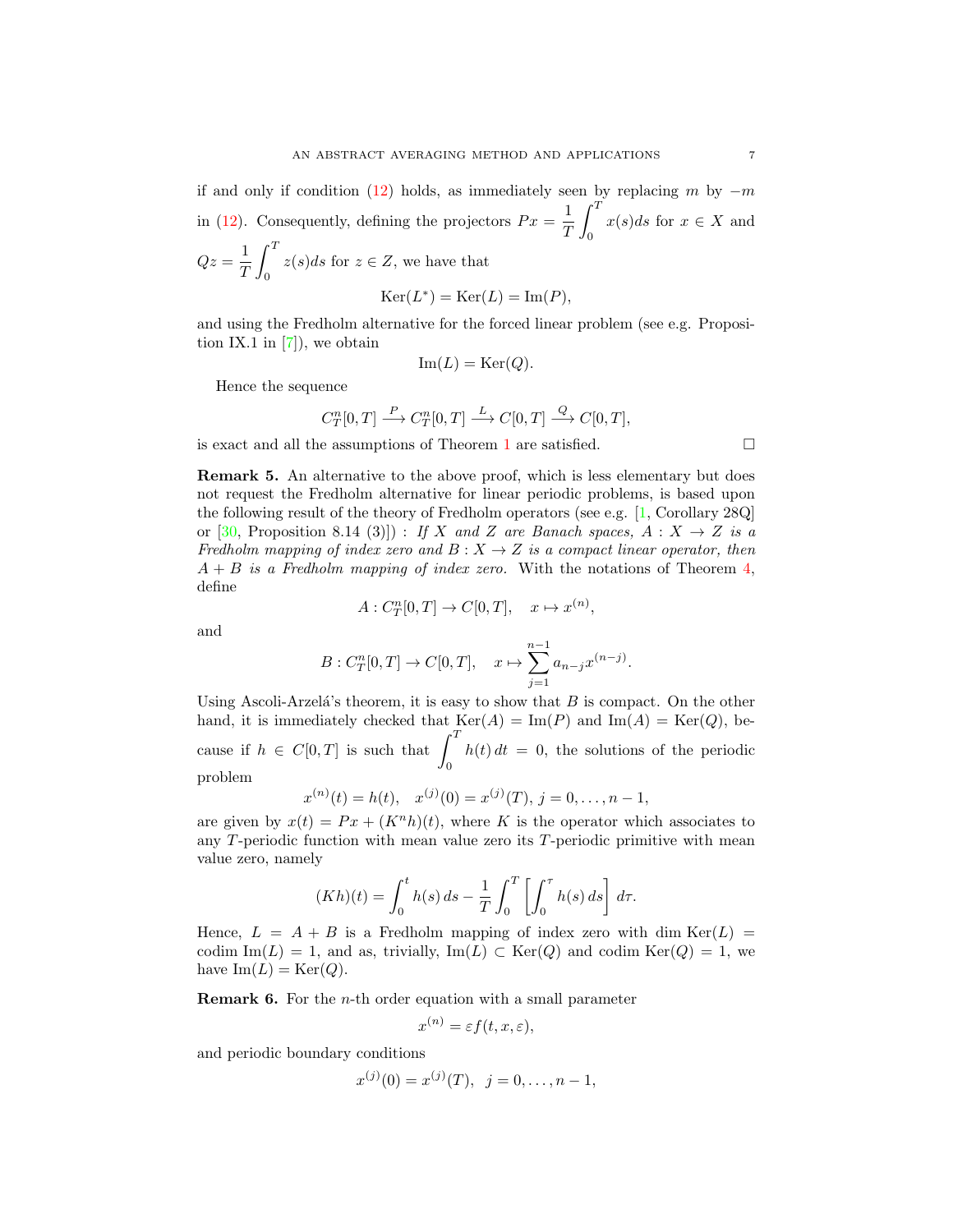an existence theorem based on the averaging method can be found in  $[9, \text{ Pages}]$  $[9, \text{ Pages}]$ 105–106]. Moreover [\[22,](#page-15-5) Corollary 2.5] provides a convergent method of successive approximations for the solution  $x(t, \varepsilon)$  of the first order equation

$$
x' = \varepsilon f(t, x, \varepsilon),
$$

subject to  $x(0) = x(T)$ . The case of first order systems can be found for instance in  $[10, 17]$  $[10, 17]$  $[10, 17]$ . However, as far as we know, Theorem [4](#page-5-2) is new in the related literature, giving existence, asymptotic behavior and an iteration method for the solution from a simpler proof and in a more general setting. An anonymous referee of this paper pointed out that the existence and asymptotic behavior part of the result could also be obtained from the more general version of the averaging method recently given by Llibre and Novaes in [\[15\]](#page-14-12) for problems of the form

$$
x' = F_0(t, x) + \varepsilon F_1(t, x) + O(\varepsilon^2),
$$

by reducing the scalar  $n^{th}$  order differential equation in problem [\(10\)](#page-4-0) to a first order system in  $\mathbb{R}^n$  in the standard way  $x = x_1, x' = x_2, \ldots, x^{(n-1)} = x_n$ , and calling  $F_0(t, x_1, \ldots, x_{n-1}, x_n)$  the part of the right-hand member independent of  $\varepsilon$ and depending upon the  $a_i$ . Of course, the main achievement of the results of [\[15\]](#page-14-12) lies more in its capacity in treating perturbations of order  $\varepsilon$  of nonlinear differential systems.

3.1.1. Application to the Liebau phenomenon. The valveless pumping effect refers to a preferential direction of a fluid without the aid of valves due to an asymmetric periodic excitation. This effect is also called the Liebau phenomenon, since the German cardiologist G. Liebau conjectured that breathing could explain the unexpected effectiveness of blood circulation on the human beings, [\[13\]](#page-14-13). A model which exhibits the pumping effect, based on a simple configuration of one pipe and one tank, was developed in  $[20]$ . The reader is also referred to  $[26$ , Chapter 8 for a detailed account of the model: the problem reduces to searching positive T-periodic solutions for the singular second-order differential equation

<span id="page-7-0"></span>
$$
u'' + a u' = \frac{1}{u}(e(t) - bu'^2) - c,\tag{13}
$$

where  $a \geq 0$ ,  $b > 1$ ,  $c > 0$  and e is continuous and T-periodic. Recently, some results on the existence and stability of periodic positive solutions for [\(13\)](#page-7-0) were presented in [\[3,](#page-14-15) [4,](#page-14-16) [5,](#page-14-17) [12,](#page-14-18) [26,](#page-15-6) [29\]](#page-15-2). As pointed out in [\[3\]](#page-14-15),  $\bar{e} > 0$  is a necessary condition for the existence of a periodic positive solution of [\(13\)](#page-7-0), and an open problem is to know if it is also sufficient. As a consequence of Theorem [4](#page-5-2) we will give a partial answer to this question.

By means of the change of variables  $u = x^{\kappa}$  with  $\kappa = 1/(b+1)$ , see [\[3\]](#page-14-15), problem [\(13\)](#page-7-0) can be rewritten as

<span id="page-7-1"></span>
$$
x'' + ax' = \frac{e(t)}{\kappa} x^{1-2\kappa} - \frac{c}{\kappa} x^{1-\kappa}.
$$
 (14)

Notice that if we consider c as a small parameter, meaning that the section of the pipe is much smaller than the section of the tank, the equation  $(14)$  is of the form

<span id="page-7-2"></span>
$$
x'' + ax' = r(t)x^{\alpha} - \varepsilon s(t)x^{\beta}, \qquad (15)
$$

where a,  $\alpha$ ,  $\beta \in \mathbb{R}$  and r and s are T-periodic continuous functions. The following result extends [\[28,](#page-15-4) Theorem 2.1].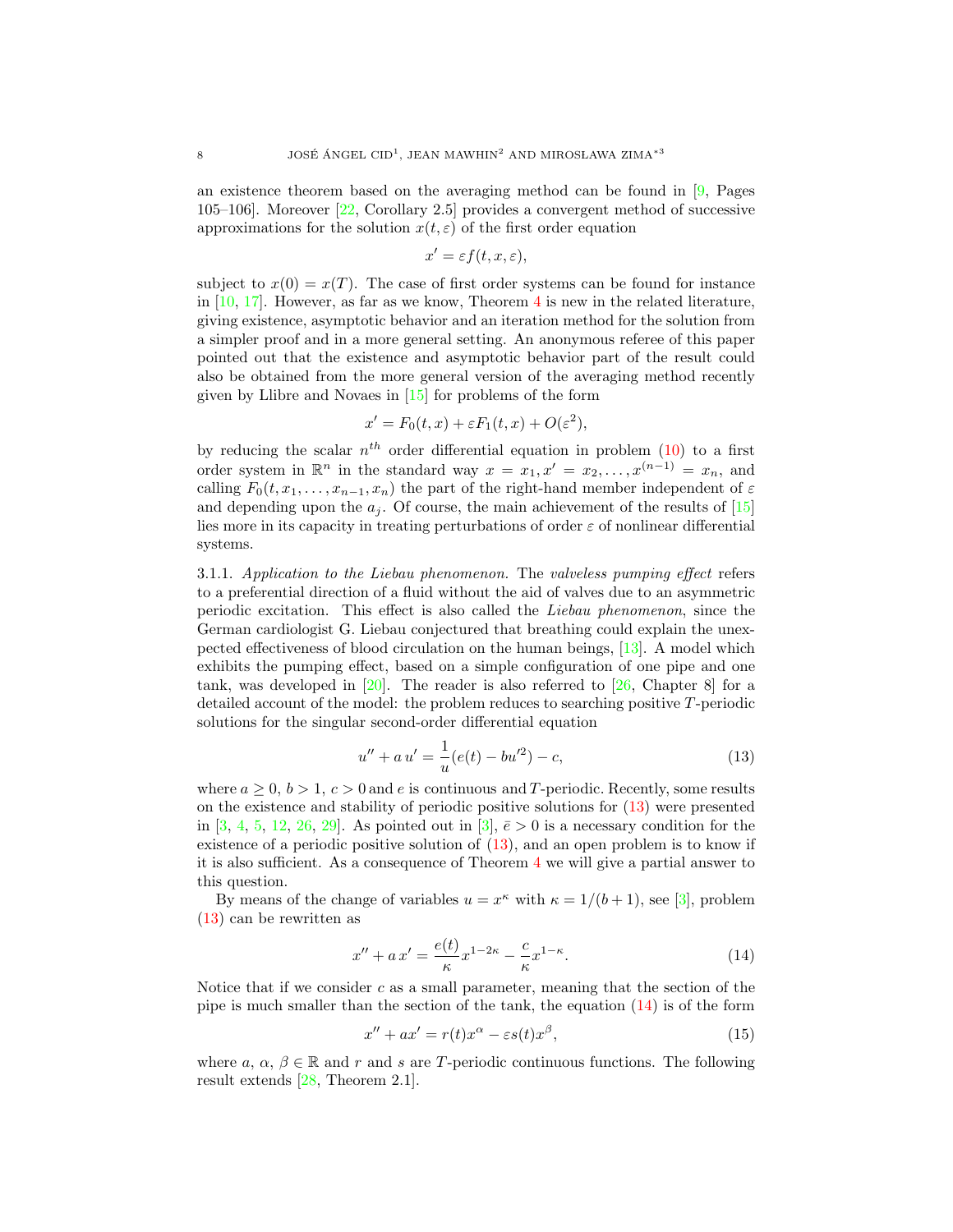<span id="page-8-1"></span>**Theorem 7.** Assume that  $a \in \mathbb{R}$ ,  $\alpha \neq 1$ ,  $\alpha \neq \beta$  and r and s are T-periodic continuous functions with  $\bar{r} \cdot \bar{s} > 0$ . Then equation [\(15\)](#page-7-2) has a T-periodic solution  $x(t, \varepsilon)$  provided that:

- (i) Either  $\frac{1-\alpha}{\beta-\alpha} > 0$  and  $\varepsilon > 0$  is small enough, (ii) or  $\frac{1-\alpha}{\alpha}$
- $\frac{1}{\beta \alpha} < 0$  and  $\varepsilon > 0$  is large enough.

Moreover, the following asymptotic behavior holds in both cases

$$
\lim_{\varepsilon \to 0^+} \varepsilon^{\frac{1}{\beta - \alpha}} x(t, \varepsilon) = \left(\frac{\overline{r}}{\overline{s}}\right)^{\frac{1}{\beta - \alpha}} \quad \text{uniformly in } t \in [0, T].
$$

*Proof.* Setting  $x = \mu^{\frac{1}{\alpha-1}}v$ , equation [\(15\)](#page-7-2) becomes, after simplification by  $\mu^{\frac{1}{\alpha-1}}$ ,

$$
v'' + av' = r(t)\mu v^{\alpha} - \varepsilon s(t)\mu^{\frac{\beta-1}{\alpha-1}}v^{\beta},
$$

and hence, choosing  $\varepsilon = \mu^{\frac{\beta-\alpha}{1-\alpha}}$ , we have

<span id="page-8-0"></span>
$$
v'' + av' = \mu(r(t)v^{\alpha} - s(t)v^{\beta}).
$$
\n(16)

Now, it is easy to show that equation [\(16\)](#page-8-0) satisfies the conditions of Theorem [4.](#page-5-2) Indeed, for any  $c > 0$  we have

$$
F(c) = \overline{r}c^{\alpha} - \overline{s}c^{\beta} \quad \text{and} \quad F'(c) = \alpha \overline{r}c^{\alpha-1} - \beta \overline{s}c^{\beta-1},
$$
  
and then for  $c_0 = \left(\frac{\overline{r}}{\overline{s}}\right)^{\frac{1}{\beta-\alpha}} > 0$  it holds  

$$
F(c_0) = 0 \quad \text{and} \quad F'(c_0) = (\alpha - \beta)\frac{\overline{r}^{\frac{\beta-1}{\beta-\alpha}}}{\overline{s}^{\frac{\alpha-1}{\beta-\alpha}}} \neq 0.
$$

Now, as an application of Theorem [7](#page-8-1) to equation  $(13)$ , through equation  $(14)$ , we obtain the following extension of [\[29,](#page-15-2) Theorem 2.1  $(I)$ ] which partially answers the open problem stated above.

**Corollary 8.** Let us assume  $\bar{e} > 0$ . Then there exists  $c_0 > 0$  such that, for  $0 < c < c_0$ , problem [\(13\)](#page-7-0) has a unique T-periodic solution  $u(t, c)$  such that

$$
\lim_{c\to 0^+}c\,u(t,c)=\overline{e}\quad \textit{uniformly in}\;\; t\in[0,T].
$$

3.1.2. A pendulum with oscillating support. Consider a pendulum attached to a moving cart as in [\[25,](#page-15-7) Section 5.1]. The angle  $x(t)$  of the pendulum satisfies the following differential equation

<span id="page-8-2"></span>
$$
x'' + ax' = \frac{1}{\ell}(-g\sin x - p''(t)\cos x),\tag{17}
$$

where  $a > 0$  is a viscous friction coefficient,  $\ell > 0$  is the length of the pendulum, g is the gravitational acceleration and the function  $p \in C^2(\mathbb{R})$ , with  $p''$  T-periodic, describes the motion of the cart. Let us set  $\varepsilon = \frac{1}{\ell}$  in equation [\(17\)](#page-8-2). Then, for  $c \in \mathbb{R}$ we have

$$
F(c) = -g\sin c - \overline{p''}\cos c \quad \text{and} \quad F'(c) = -g\cos c + \overline{p''}\sin c.
$$

Observe that  $F(c) = 0$  when  $\tan c = -\frac{p^{\prime\prime}}{g}$ , and then  $F'(c) \neq 0$ . So, as consequence of Theorem [4,](#page-5-2) we obtain the following existence result.

 $\Box$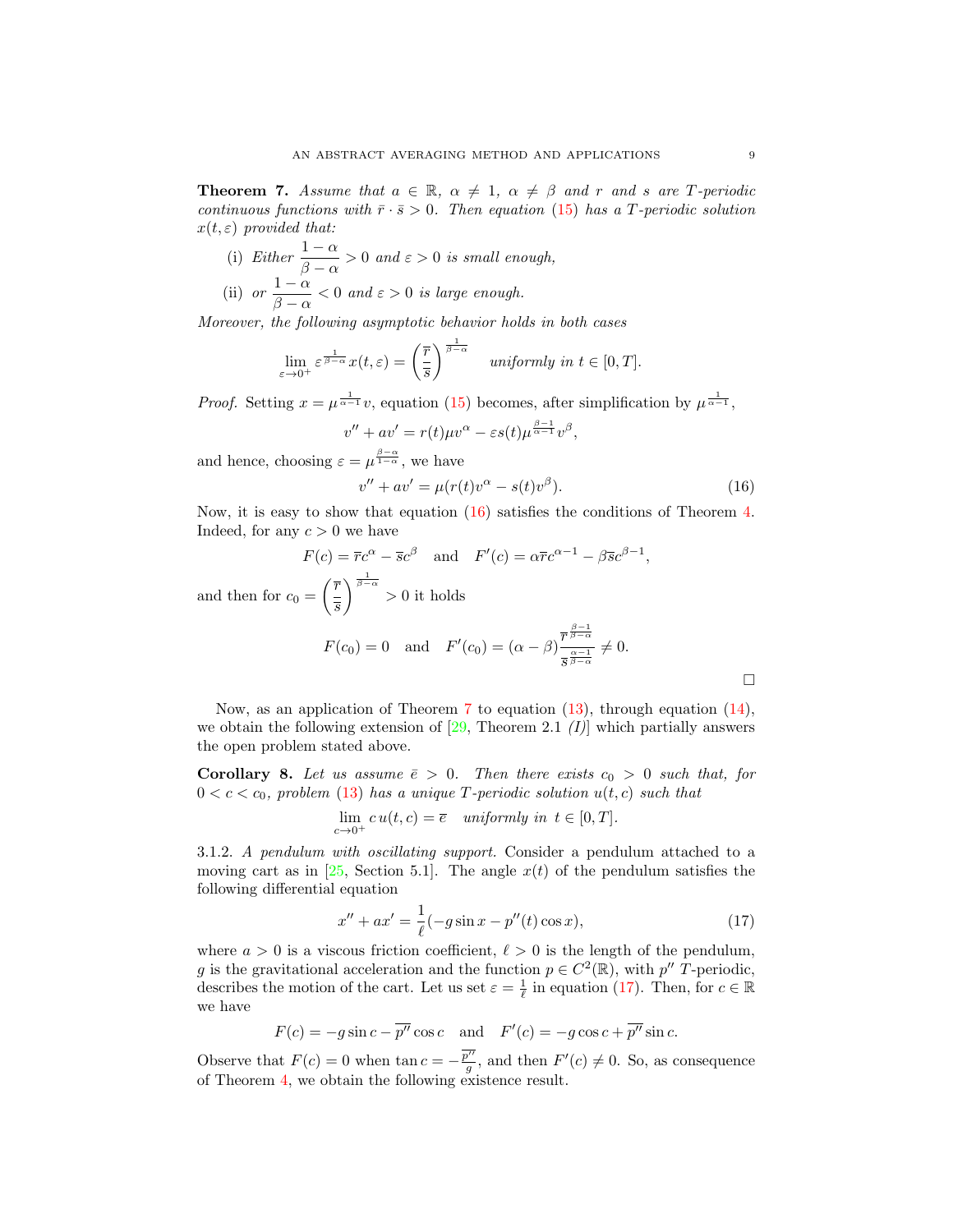**Theorem 9.** There exists  $\ell_0 > 0$  such that for  $\ell > \ell_0$  equation [\(17\)](#page-8-2) has a unique T-periodic solution  $x(t, \ell)$  and

$$
\lim_{\ell \to +\infty} x(t,\ell) = c_0 \quad \text{uniformly in } t \in [0,T],
$$

where  $c_0$  is the unique solution of the equation  $\tan c_0 = -\frac{\overline{p''}}{g}$ .

3.2. Periodic averaging for functional differential equations. Consider now the periodic boundary value problem for the functional differential equation

<span id="page-9-0"></span>
$$
x'(t) = \varepsilon f(t, x_t, \varepsilon) \quad \text{for all } t \in [0, 1], \quad x(0) = x(1), \tag{18}
$$

where for  $x \in C([-r, 1], \mathbb{R}^n)$ ,  $r \geq 0$ , and  $t \in [0, 1]$ , we define

$$
x_t(s) := x(s+t) \quad \text{for all } s \in [-r, 0],
$$

and  $f: [0,1] \times C([-r,0], \mathbb{R}^n) \times (-\varepsilon_1, \varepsilon_1) \to \mathbb{R}^n$ ,  $(t, \varphi, \varepsilon) \mapsto f(t, \varphi, \varepsilon)$ , is continuous,  $\frac{\partial f}{\partial \varphi}$  exists and is continuous and  $f(\cdot, \varphi, \varepsilon)$  is 1-periodic. Let  $X = \{x \in C^1(\mathbb{R}, \mathbb{R}^n) : x(t) = x(t+1) \text{ for all } t \in \mathbb{R}\}, Z = C([0, 1], \mathbb{R}^n)$  and  $L: X \to Z$ ,  $x \mapsto Lx = x' \vert_{[0,1]},$ 

$$
N: X \times (-\varepsilon_1, \varepsilon_1) \to Z, \quad (x, \varepsilon) \mapsto N(x, \varepsilon) = f(\cdot, x, \varepsilon),
$$

so that problem [\(18\)](#page-9-0) is equivalent to the abstract equation  $Lx = \varepsilon N(x, \varepsilon)$ .

Now, it is easy to show that  $L$  is a Fredholm mapping of index zero, and, the averaged function for problem [\(18\)](#page-9-0) is given by

<span id="page-9-1"></span>
$$
F(c) := \int_0^1 f(s, c, 0) \, ds, \quad c \in \mathbb{R}^n. \tag{19}
$$

Hence, as a direct consequence of Theorem [1](#page-2-3) we obtain the following result.

<span id="page-9-4"></span>**Theorem 10.** For each  $c_0 \in \mathbb{R}^n$  such that

 $F(c_0) = 0$  and  $F'(c_0)$  is invertible,

where F is given by [\(19\)](#page-9-1), there exists  $\varepsilon_0 > 0$  such that, for  $0 < |\varepsilon| < \varepsilon_0$ , the problem [\(18\)](#page-9-0) has a unique solution  $x(t, \varepsilon)$  such that  $\lim_{\varepsilon \to 0} x(t, \varepsilon) = c_0$  uniformly in  $t \in [0, 1]$ .

3.2.1. A periodic planar delay-differential system. As an example of application, we can consider the following planar delay-differential system (written in complex notations by letting  $z = x_1 + ix_2$ 

<span id="page-9-2"></span>
$$
z'(t) = \varepsilon \left[ z^m(t - r) - h(t) \right], \quad z(0) = z(1), \tag{20}
$$

where  $m \geq 1$  is an integer,  $r \geq 0$  and  $h : \mathbb{R} \to \mathbb{C}$  is continuous and 1-periodic. It is a special case of  $(18)$  with  $n = 2$  and

$$
f(t, \varphi, \varepsilon) = \varphi^m(-r) - h(t).
$$

Consequently, with  $c_0 \in \mathbb{C}$ ,

<span id="page-9-3"></span>
$$
F(c_0) := \int_0^1 \left[ c_0^m - h(t) \right] dt = c_0^m - \overline{h}, \tag{21}
$$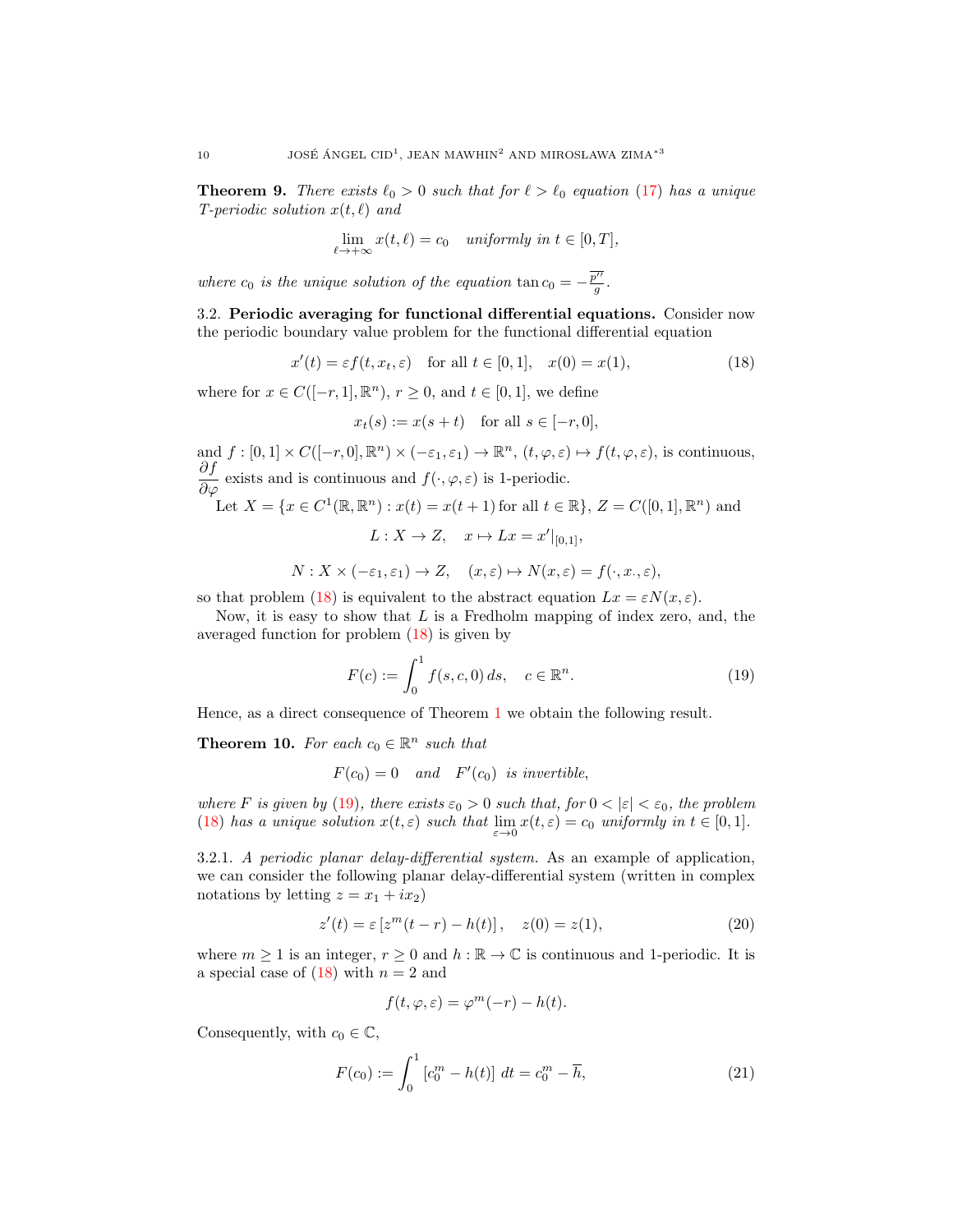and

<span id="page-10-0"></span>
$$
\det F'(c_0) = \det \begin{pmatrix} \Re(m c_0^{m-1}) & \Re(imc_0^{m-1}) \\ \Im(m c_0^{m-1}) & \Im(imc_0^{m-1}) \end{pmatrix}
$$
  
\n
$$
= m^2 \det \begin{pmatrix} \Re(c_0^{m-1}) & -\Im(c_0^{m-1}) \\ \Im(c_0^{m-1}) & \Re(c_0^{m-1}) \end{pmatrix}
$$
  
\n
$$
= m^2 \left( (\Re(c_0^{m-1}))^2 + (\Im(c_0^{m-1}))^2 \right)
$$
  
\n
$$
= m^2 |c_0^{m-1}|^2 = m^2 |c_0|^{2m-2}.
$$
 (22)

**Corollary 11.** If  $\overline{h} := |\overline{h}| \exp(i\theta) \neq 0$  then there exists  $\varepsilon^* > 0$  such that for  $0 < |\varepsilon| < \varepsilon^*$  the problem [\(20\)](#page-9-2) has at least m solutions  $z^{(j)}(t, \varepsilon)$  and

$$
z^{(j)}(t,\varepsilon) \to |\overline{h}|^{\frac{1}{m}} \exp\left(i\frac{\theta+2j\pi}{m}\right) \text{ uniformly in } t \in [0,1], \quad j=0,1,\ldots,m-1.
$$

*Proof.* Since  $\overline{h} := |\overline{h}| \exp(i\theta) \neq 0$ , the m zeros of F in [\(21\)](#page-9-3) are given by

$$
c_0^{(j)} = |\overline{h}|^{\frac{1}{m}} \exp\left(i\frac{\theta + 2j\pi}{m}\right), \quad j = 0, 1, \dots, m - 1,
$$

and by  $(22)$  are such that

$$
\det F'(c_0^{(j)}) = m^2 |c_0^{(j)}|^{2m-2} = m^2 |\overline{h}|^{\frac{2m-2}{m}} \neq 0, \quad j = 0, 1, \dots, m-1.
$$

Applying Theorem [10](#page-9-4) to each of the  $c_0^{(j)}$  and calling  $\varepsilon^*$  the smallest of the  $\varepsilon_0$ associated to each of them by Theorem [10,](#page-9-4) we obtain the result.  $\Box$ 

# 4. Applications to nonlocal boundary value problems

4.1. Problems with nonlinear nonlocal boundary conditions. Consider now the following problem for  $a \in \mathbb{R}$ ,  $a \neq 0$ , with nonlocal and nonlinear boundary conditions

<span id="page-10-1"></span>
$$
x'' + ax' = \varepsilon f(t, x, x', \varepsilon), \quad \Lambda[x] = \varepsilon C[x, \varepsilon], \quad \Theta[x] = \varepsilon D[x, \varepsilon], \tag{23}
$$

where  $f:[0,1]\times\mathbb{R}^2\times(-\varepsilon_1,\varepsilon_1)\to\mathbb{R}, (t,u_0,u_1,\varepsilon)\mapsto f(t,u_0,u_1,\varepsilon)$  is continuous and such that, for  $k = 0, 1, \frac{\partial f}{\partial u_k}$  exists and is continuous,  $\Lambda$ ,  $\Theta$  are linear continuous functionals on  $C^2([0,1])$  and C, D are continuous functionals on  $C^2([0,1]) \times (-\varepsilon_1, \varepsilon_1)$ such that  $C[\cdot, \varepsilon], D[\cdot, \varepsilon]$  are of class  $C^1$  on  $C^2([0, 1]).$ 

Let  $X = C^2([0,1]), Z = C([0,1]) \times \mathbb{R}^2,$ 

$$
L:X\to Z,\quad x\mapsto Lx:=(x''+ax',\Lambda[x],\Theta[x]),
$$

and

$$
N: X \times (-\varepsilon_1, \varepsilon_1) \to Z, \quad (x, \varepsilon) \mapsto N(x, \varepsilon) := (f(\cdot, x(\cdot), x'(\cdot), \varepsilon), C[x, \varepsilon], D[x, \varepsilon]),
$$

so that problem [\(23\)](#page-10-1) is equivalent to the abstract equation  $Lx = \varepsilon N(x, \varepsilon)$ . Now, let us define  $\gamma(t) = 1$  and  $\delta(t) = e^{-at}$  for all  $t \in [0, 1]$  and assume conditions

$$
\text{Re } \gamma(t) = 1 \text{ and } \theta(t) = e \qquad \text{for all } t \in [0, 1] \text{ and assume continuous}
$$

<span id="page-10-2"></span>
$$
\Lambda[\gamma] = \Theta[\gamma] = 0,\tag{24}
$$

and

<span id="page-10-3"></span>
$$
\Lambda[\delta] \neq 0 \quad \text{and} \quad \Theta[\delta] \neq 0. \tag{25}
$$

Then it is clear that

 $Ker(L) = \{x \in X : x \text{ is constant on } [0,1]\}.$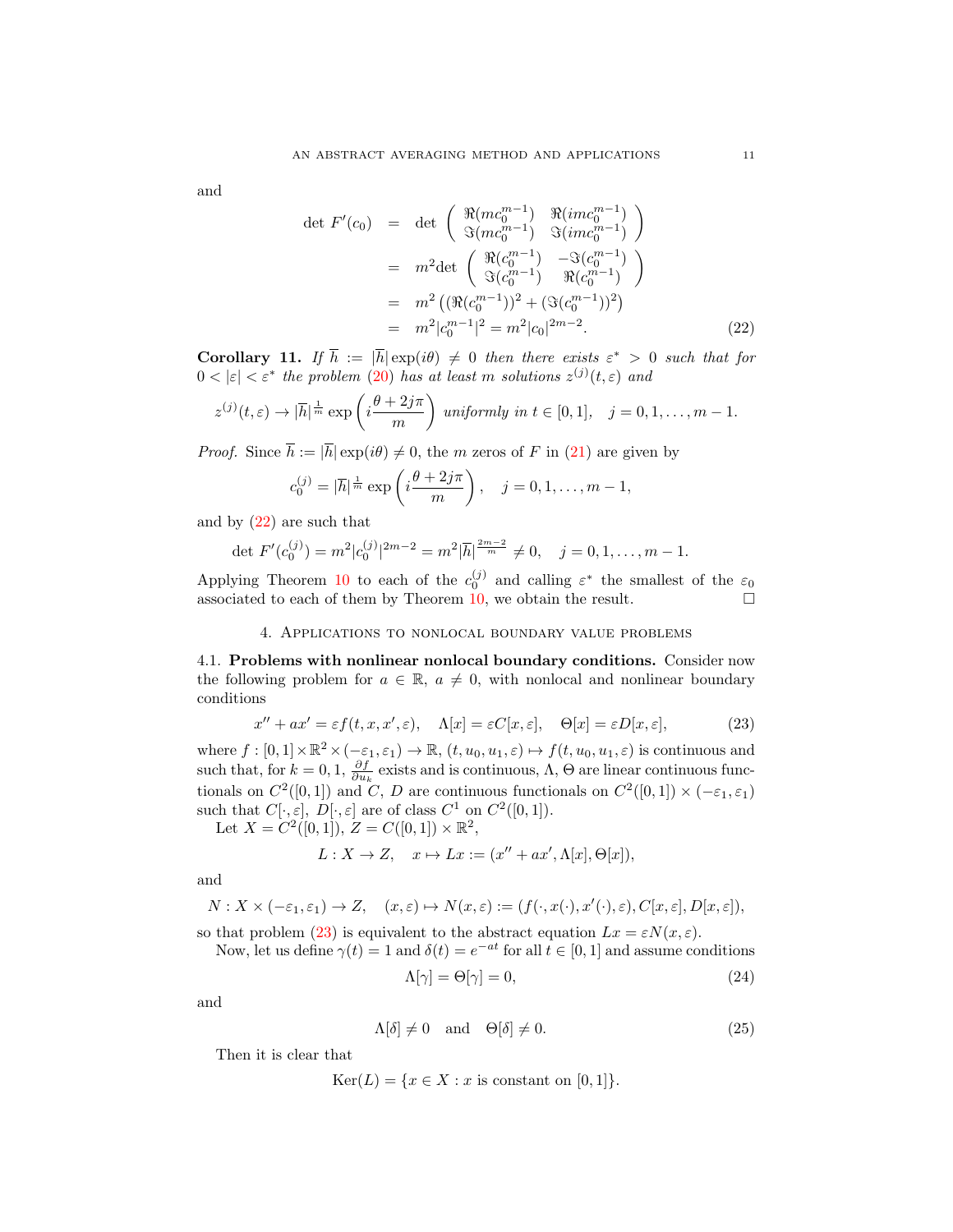On the other hand, the general solution of the equation  $x'' + ax' = h(t)$  is given by

$$
x(t) = c_1 \gamma(t) + c_2 \delta(t) + x_p(t) \quad \text{where} \quad x_p(t) := \int_0^t \frac{1}{a} (1 - e^{a(s-t)}) h(s) ds.
$$

Then, the associated linear non-homogeneous problem, with  $h \in C([0,1])$ , c,  $d \in$ R, is

<span id="page-11-1"></span>
$$
x'' + ax' = h(t), \ \Lambda[x] = c, \ \Theta[x] = d,\tag{26}
$$

which is equivalent, in view of [\(24\)](#page-10-2), to the existence of  $c_2 \in \mathbb{R}$  such that

<span id="page-11-0"></span>
$$
c_2\Lambda[\delta] + \Lambda[x_p] = c, \ c_2\Theta[\delta] + \Theta[x_p] = d. \tag{27}
$$

It follows now from  $(25)$  and  $(27)$  that  $(26)$  is solvable if and only if

$$
\Lambda[\delta]d = \Theta[\delta]c + \Lambda[\delta]\Theta[x_p] - \Theta[\delta]\Lambda[x_p],
$$

so that L is a Fredholm mapping of index zero, and, for any projector  $Q: Z \to Z$ such that  $\text{Im}(L) = \text{Ker}(Q)$ , the equation  $Q(N(c_0, 0)) = 0$  with  $c_0 \in \mathbb{R}$  is equivalent to

<span id="page-11-2"></span>
$$
F(c_0) := \Theta[\delta]C[c_0, 0] - \Lambda[\delta]D[c_0, 0] + \Lambda[\delta]\Theta[\sigma] - \Theta[\delta]\Lambda[\sigma] = 0,
$$
\n(28)

where

$$
\sigma(t) := \int_0^t \frac{1}{a} (1 - e^{a(s-t)}) f(s, c_0, 0, 0) ds.
$$

Hence, as a direct consequence of Theorem [1](#page-2-3) we obtain the following result.

**Theorem 12.** For each  $c_0 \in \mathbb{R}$  such that

$$
F(c_0) = 0 \quad and \quad F'(c_0) \neq 0,
$$

where F is given by [\(28\)](#page-11-2), there exists  $\varepsilon_0 \in (0, \varepsilon_1]$  such that, for  $0 < |\varepsilon| < \varepsilon_0$ , the problem [\(23\)](#page-10-1) has a unique solution  $x(t, \varepsilon)$  such that  $\lim_{\varepsilon \to 0} x(t, \varepsilon) = c_0$  uniformly in  $t \in [0, 1].$ 

4.2. Problems with linear nonlocal boundary conditions. Consider now for  $a \in \mathbb{R}, a \neq 0$ , the problem

<span id="page-11-3"></span>
$$
x'' + ax' = \varepsilon f(t, x, x', \varepsilon), \quad x'(0) = \alpha[x], \quad x'(1) = \beta[x], \tag{29}
$$

where  $\alpha$ ,  $\beta$  are continuous linear functionals given by the Riemann-Stieltjes integrals

$$
\alpha[x] = \int_0^1 x(s) dA(s), \quad \beta[x] = \int_0^1 x(s) dB(s),
$$

with the functions  $A, B : [0,1] \to \mathbb{R}$  of bounded variation. The problem [\(29\)](#page-11-3) with  $a = 0$  has been studied recently in [\[24\]](#page-15-8). Note that [\(29\)](#page-11-3) is a particular instance of problem [\(23\)](#page-10-1) setting  $\Lambda[x] = x'(0) - \alpha[x]$ ,  $\Theta[x] = x'(1) - \beta[x]$ ,  $C[x, \varepsilon] \equiv 0$  and  $D[x,\varepsilon]\equiv 0.$ 

Assume that

$$
f: [0,1] \times \mathbb{R}^2 \times (-\varepsilon_1, \varepsilon_1) \to \mathbb{R}, \quad (t, u_0, u_1, \varepsilon) \mapsto f(t, u_0, u_1, \varepsilon),
$$

is continuous and such that, for  $k = 0, 1, \frac{\partial f}{\partial u_k}$  exists and is continuous, and moreover

<span id="page-11-4"></span>
$$
\alpha[\gamma] = \beta[\gamma] = 0,\tag{30}
$$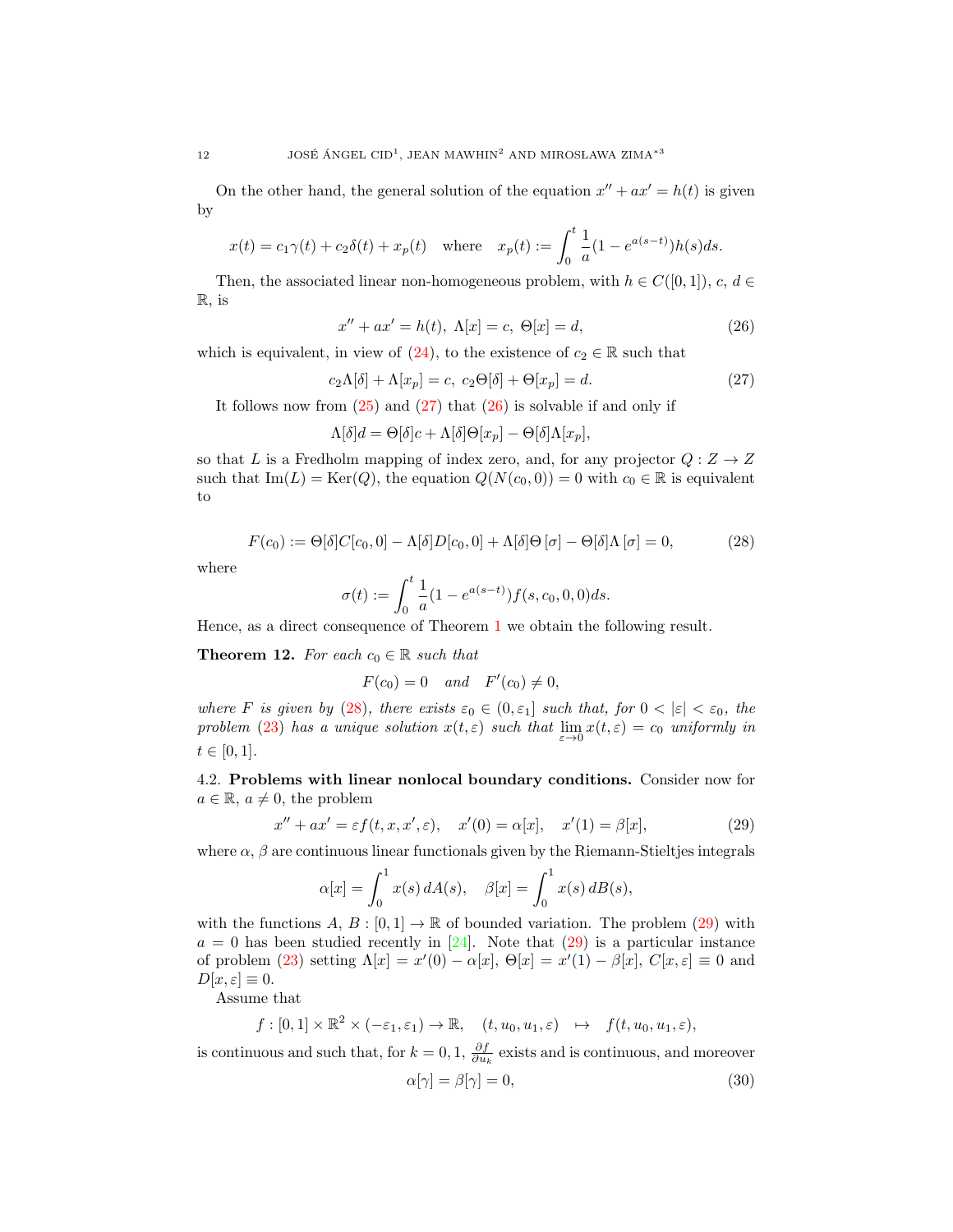and

<span id="page-12-0"></span>
$$
\alpha[\delta] + a \neq 0 \quad \text{and} \quad \beta[\delta] + ae^{-a} \neq 0. \tag{31}
$$

Clearly,  $(30)$  and  $(31)$  are the equivalent to conditions  $(24)$  and  $(25)$ . Notice also that  $(30)$  implies that problem  $(29)$  is at resonance, that is, the associated linear problem

$$
x'' + ax' = 0
$$
,  $x'(0) = \alpha[x]$ ,  $x'(1) = \beta[x]$ ,

admits nontrivial solutions.

Let us introduce the notation:

$$
k(t,s) = \begin{cases} \frac{1}{a}(1 - e^{a(s-t)}), & 0 \le s \le t \le 1, \\ 0, & 0 \le t \le s \le 1, \end{cases}
$$

$$
\mathcal{K}_A(s) = \int_0^1 k(t,s) dA(t), \ \mathcal{K}_B(s) = \int_0^1 k(t,s) dB(t),
$$

and

<span id="page-12-3"></span>
$$
\eta(s) = \frac{\mathcal{K}_A(s)}{\alpha[\delta] + a} - \frac{\mathcal{K}_B(s) - e^{a(s-1)}}{\beta[\delta] + ae^{-a}}.\tag{32}
$$

Then the averaged function given by [\(28\)](#page-11-2) is (up to a multiplicative constant different from zero)

<span id="page-12-1"></span>
$$
F: \mathbb{R} \to \mathbb{R}, \quad c \mapsto F(c) := \int_0^1 \eta(s) f(s, c, 0, 0) ds. \tag{33}
$$

Then  $F \in C^1(\mathbb{R}, \mathbb{R})$  and, for all  $c \in \mathbb{R}$ ,

$$
F'(c) = \int_0^1 \eta(s) \frac{\partial f}{\partial x}(s, c, 0, 0) \, ds.
$$

Hence, as a direct consequence of Theorem [1](#page-2-3) we obtain the following result.

<span id="page-12-4"></span>**Theorem 13.** Assume that [\(30\)](#page-11-4) and [\(31\)](#page-12-0) hold. Then, for each  $c_0 \in \mathbb{R}$  such that

 $F(c_0) = 0$  and  $F'(c_0) \neq 0$ ,

where F is given by [\(33\)](#page-12-1), there exists  $\varepsilon_0 \in (0, \varepsilon_1]$  such that, for  $0 < |\varepsilon| < \varepsilon_0$ , the problem [\(29\)](#page-11-3) has a unique solution  $x(t, \varepsilon)$  such that  $\lim_{\varepsilon \to 0} x(t, \varepsilon) = c_0$  uniformly in  $t \in [0, 1].$ 

4.2.1. An application to a tubular chemical reactor. Given  $\alpha_1$  and  $\alpha_2$  linear continuous functionals on  $C([0, 1])$  let us consider the nonlocal boundary value problem

<span id="page-12-2"></span>
$$
x'' - \lambda x' = -\mu \lambda (b(t) - x)e^x, \ x'(0) = \lambda x(0) + \alpha_1[x], x'(1) = \alpha_2[x], \tag{34}
$$

where  $\lambda > 0$  is the Peclet number,  $\mu > 0$  is the Damkohler number and  $b : [0,1] \rightarrow$  $(0, +\infty)$  is a continuous function representing the dimensionless adiabatic temperature rise. Problem [\(34\)](#page-12-2) models the steady states of a chemical reactor in a tube of unitary length being  $x(t)$  the temperature at a distance t along the tube, see [\[11\]](#page-14-19).

Setting

$$
\alpha[x] := \lambda x(0) + \alpha_1[x] \quad \text{and} \quad \beta[x] := \alpha_2[x],
$$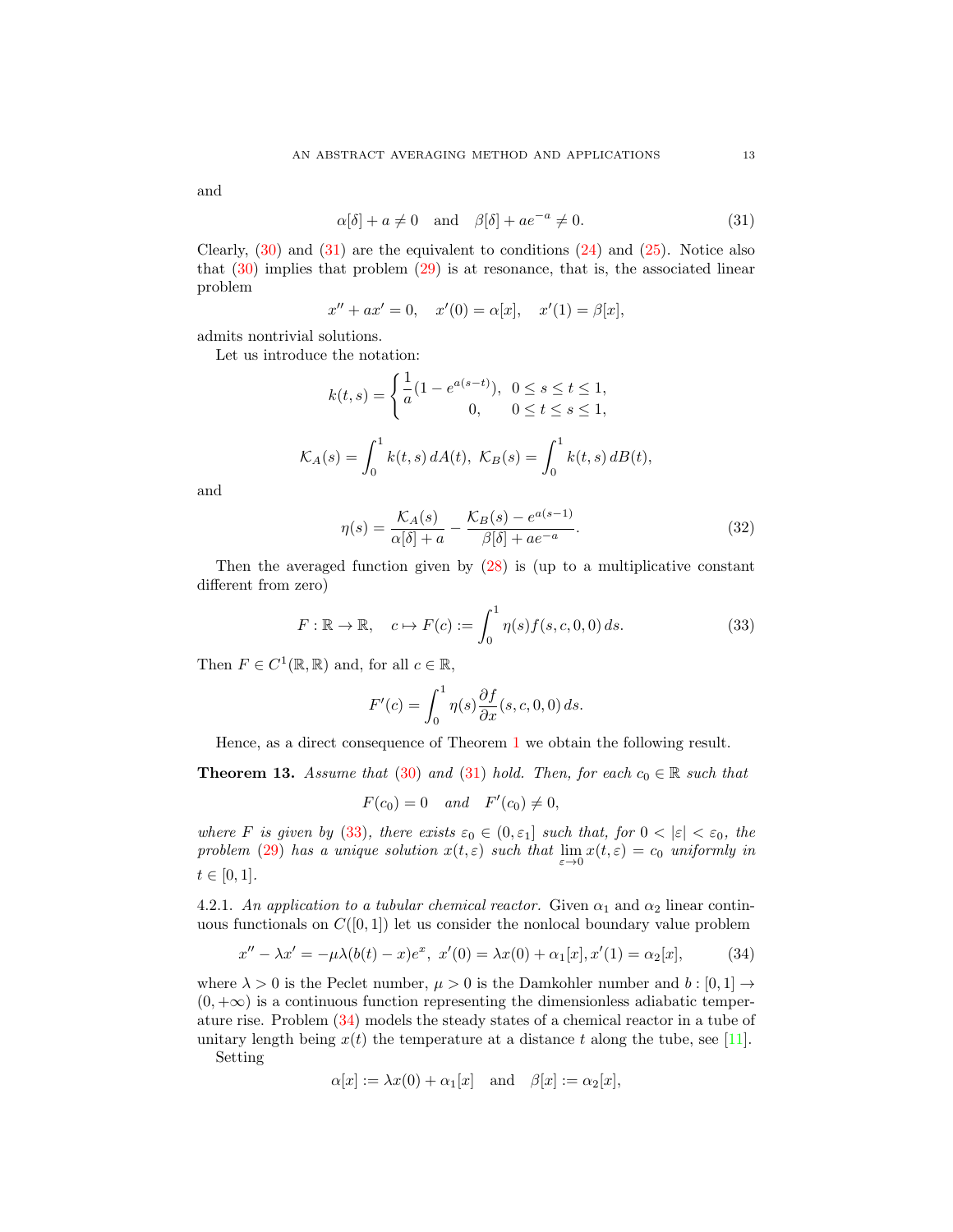since they are linear continuous functionals on  $C([0,1])$ , it follows from the Riesz representation theorem,  $[21]$ , the existence of A and B, functions of bounded variation, such that  $\alpha$  and  $\beta$  can be expressed as the Riemann-Stieltjes integrals

$$
\alpha[x] = \int_0^1 x(s) dA(s) \quad \text{and} \quad \beta[x] = \int_0^1 x(s) dB(s).
$$

So, problem [\(34\)](#page-12-2) is a particular case of [\(29\)](#page-11-3). By considering the Damkohler number  $\mu$  as a small parameter we obtain the following result.

<span id="page-13-3"></span>Corollary 14. Let us assume that  $\alpha_1$  and  $\alpha_2$  satisfy

<span id="page-13-0"></span>
$$
\alpha_1[\gamma] + \lambda = \alpha_2[\gamma] = 0,\tag{35}
$$

and

<span id="page-13-1"></span>
$$
\alpha_1[\delta] \neq 0 \quad and \quad \alpha_2[\delta] - \lambda e^{\lambda} \neq 0,
$$
\n(36)

where  $\gamma(t) = 1$  and  $\delta(t) = e^{\lambda t}$  and moreover that

<span id="page-13-2"></span>
$$
\int_0^1 \eta(s)ds \neq 0,\tag{37}
$$

where  $\eta$  is given by  $(32)$ .

Then there exists  $\mu_0 > 0$  such that for  $0 < \mu < \mu_0$  there is a unique solution  $x(t, \mu)$  of problem [\(34\)](#page-12-2) and

$$
\lim_{\mu \to 0^+} x(t, \mu) = \frac{1}{\int_0^1 \eta(s) \, ds} \int_0^1 \eta(s) b(s) \, ds \quad \text{uniformly in } t \in [0, 1].
$$

*Proof.* It is clear that assumptions  $(35)$  and  $(36)$  are equivalent to conditions  $(30)$ and  $(31)$ . On the other hand, the averaged function F corresponding to problem  $(34)$ , as given by  $(33)$ , is

$$
F(c) = \int_0^1 \eta(s)\lambda(b(s) - c)e^c ds.
$$

Then, it its easy to show that for  $c_0 = \frac{1}{c_0^2}$  $\int_0^1 \eta(s) ds$  $\int_0^1$ 0  $\eta(s)b(s) ds$  we have

$$
F(c_0) = 0
$$
 and  $F'(c_0) = -\lambda e^{c_0} \left( \int_0^1 \eta(s) ds \right) \neq 0.$ 

Therefore the result follows from Theorem [13.](#page-12-4)

**Remark 15.** Let  $\tau(t) = t$ . A direct computation shows that

$$
\int_0^1 \eta(s)ds = \frac{1 - \alpha_1[\tau]}{\lambda \alpha_1[\delta]} - \frac{1 - \alpha_2[\tau]}{\lambda(\alpha_2[\delta] - \lambda e^{\lambda})},
$$

so condition [\(37\)](#page-13-2) is satisfied for instance if  $\alpha_1[\tau] = 1$  and  $\alpha_2[\tau] \neq 1$  or viceversa.

Remark 16. In [\[11\]](#page-14-19) the authors deal with the existence and localization of positive solutions of  $(34)$ . It follows from Corollary [14,](#page-13-3) that if

$$
c_0 = \frac{1}{\int_0^1 \eta(s) \, ds} \int_0^1 \eta(s) b(s) \, ds > 0
$$

then  $(34)$  has a unique positive solution provided  $\mu$  is small enough.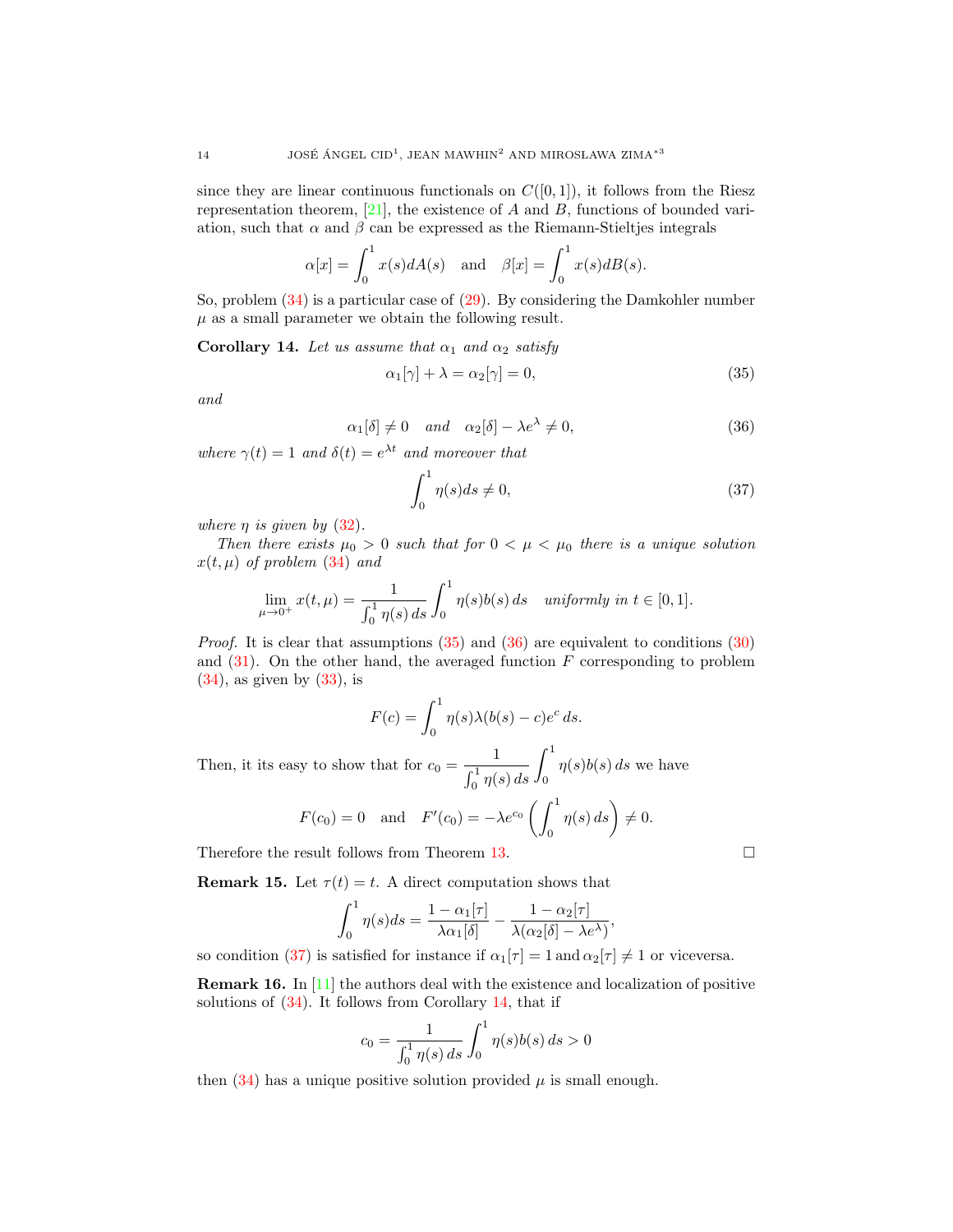#### Acknowledgements

We are grateful to an anonymous referee for bringing the interesting reference [\[15\]](#page-14-12) to our attention and for his/her comments that led to an improved version of this paper.

J. A. Cid was partially supported by Ministerio de Economía, Industria y Competitivad, Spain, and FEDER, Project MTM2017-85054-C2-1-P. M. Zima was partially supported by the Centre for Innovation and Transfer of Natural Science and Engineering Knowledge of University of Rzeszów.

#### **REFERENCES**

- <span id="page-14-11"></span>[1] R. A. Bonic, Linear Functional Analysis, Gordon and Breach, New York, 1969.
- <span id="page-14-4"></span>[2] A. Buică and J. Llibre, Averaging methods for finding periodic orbits via Brouwer degree, Bull. Sci. Math. 128 (2004), 7–22.
- <span id="page-14-15"></span>[3] J.A. Cid, G. Propst and M. Tvrdý, On the pumping effect in a pipe/tank flow configuration with friction, *Phys. D* 273-274 (2014), 28-33.
- <span id="page-14-16"></span>[4] J.A. Cid, G. Infante, M. Tvrdý and M. Zima, A topological approach to periodic oscillations related to the Liebau phenomenon, J. Math. Anal. Appl.  $423$  (2015), 1546–1556.
- <span id="page-14-17"></span>[5] J.A. Cid, G. Infante, M. Tvrdý and M. Zima, New results for the Liebau phenomenon via fixed point index, Nonlinear Anal. RWA 35 (2017), 457–469.
- <span id="page-14-6"></span>[6] J. Cronin, Fixed Points and Topological Degree in Nonlinear Analysis, American Mathematical Society, Providence RI, 1964.
- <span id="page-14-8"></span>[7] R. E. Gaines and J. L. Mawhin, Coincidence Degree and Nonlinear Differential Equations, Lecture Notes in Mathematics 568, Springer-Verlag, Berlin, 1977.
- <span id="page-14-0"></span>[8] J. Guckenheimer and P. J. Holmes, Nonlinear Oscillations, Dynamical Systems, and Bifurcations of Vector Fields, Applied Mathematical Sciences 42, Springer-Verlag, New York, 1983.
- <span id="page-14-10"></span>[9] J. K. Hale, Oscillations in Nonlinear Systems, McGraw-Hill, New York, 1963.
- <span id="page-14-1"></span>[10] J. K. Hale, Ordinary Differential Equations, Wiley-Interscience, New York, 1969. Second Ed., Krieger Publishing Company, Huntington, N.Y., 1980.
- <span id="page-14-19"></span>[11] G. Infante, P. Pietramala and M. Tenuta, Existence and localization of positive solutions for a nonlocal BVP arising in chemical reactor theory, Commun. Nonlinear Sci. Numer. Simulat. 19 (2014), 2245–2251.
- <span id="page-14-18"></span>[12] F. Liao, Periodic solutions of Liebau-type differential equations, Appl. Math. Lett. 69 (2017), 8–14.
- <span id="page-14-13"></span>[13] G. Liebau, Über ein ventilloses Pumpprinzip, Naturwissenschaften  $41$  (1954), 327.
- <span id="page-14-5"></span>[14] J. Llibre, D. D. Novaes and M. A. Teixeira, Higher order averaging theory for finding periodic solutions via Brouwer degree, Nonlinearity  $27$  (2014), 563-583.
- <span id="page-14-12"></span>[15] J. Llibre and D.D. Novaes, Improving the averaging theory for computing periodic solutions of the differential equations, Z. Angew. Math. Phys. 66 (2015), 1401–1412.
- <span id="page-14-9"></span>[16] J. Mawhin, Periodic solutions in some perturbed differential equations, Boll. Un. Mat. Ital. (4) 11 (1975), 299–305.
- <span id="page-14-2"></span>[17] J. Mawhin, Functional analysis and boundary value problems, in Studies in Ordinary Differential Equations, J.K. Hale (ed.), Mathematical Association of America, Washington, 1977, 128–168.
- <span id="page-14-3"></span>[18] J. Mawhin, Topological Degree Methods in Nonlinear Boundary Value Problems, CBMS Regional Conference Series in Mathematics 40, American Mathematical Society, Providence, 1979.
- <span id="page-14-7"></span>[19] J. Mawhin, Periodic solutions in the golden sixties : the birth of a continuation theorem, in Ten Mathematical Essays on Approximation in Analysis and Topology, J. Ferrera, J. López-Gómez and F. Ruiz del Portal eds., Elsevier, Amsterdam, 2005, 199-214.
- <span id="page-14-14"></span>[20] G. Propst, Pumping effects in models of periodically forced flow configurations, Phys. D 217 (2006), 193–201.
- <span id="page-14-20"></span>[21] F. Riesz, Sur les opérations fonctionnelles linéaires, C. R. Acad. Sci. Paris 149 (1909), 974– 977.